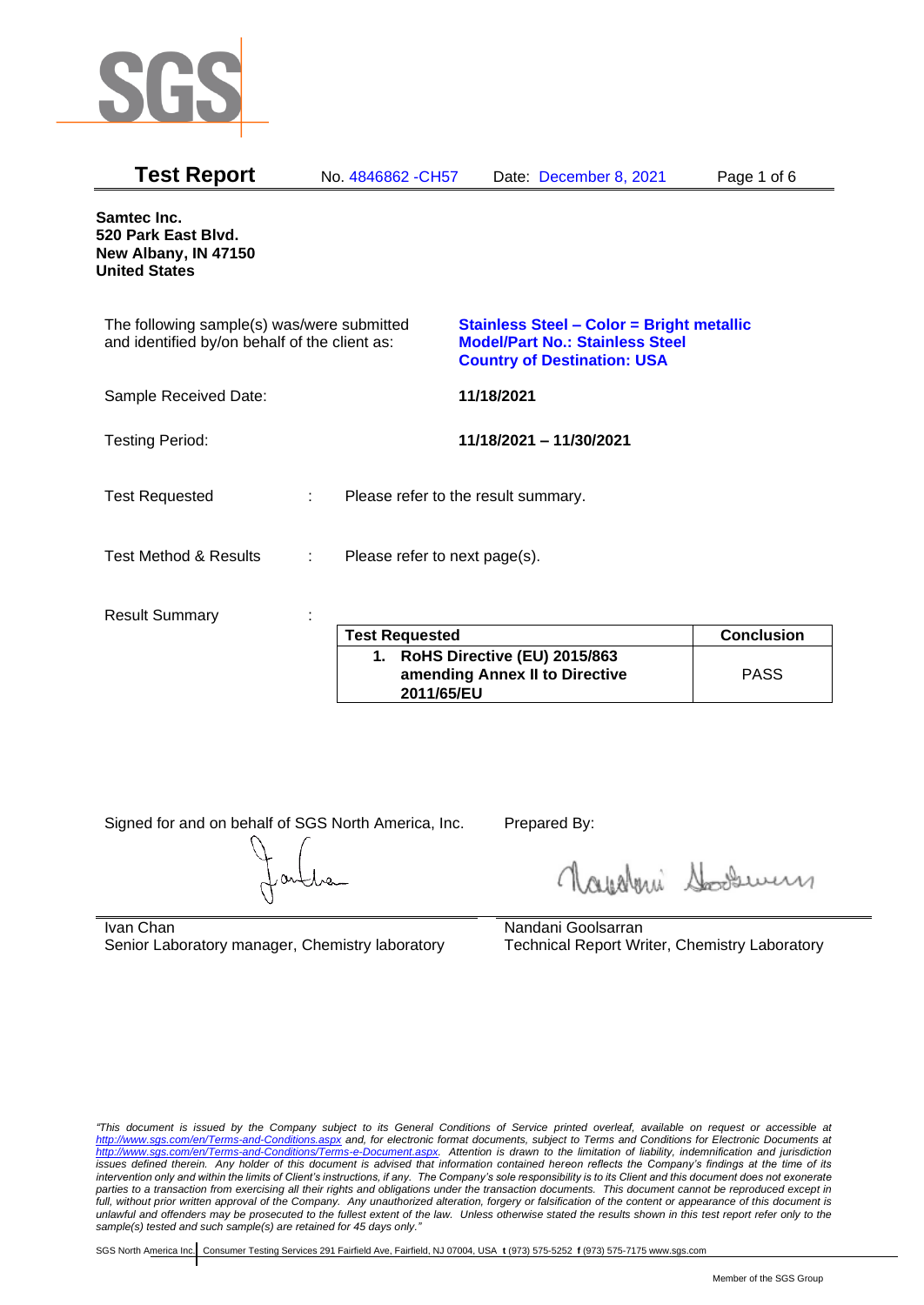

| <b>Test Report</b> | No. 4846862 - CH57 | Date: December 8, 2021 | Page 2 of 6 |
|--------------------|--------------------|------------------------|-------------|
|--------------------|--------------------|------------------------|-------------|

## **1. RoHS Directive (EU) 2015/863 amending Annex II to Directive 2011/65/EU**

## **Testing was done at an SGS Affiliate Laboratory:**

**Specimen SGS Sample ID Description No.** 1 HKT21-058386.011 Silvery metal

Remarks :

 $(1)$  1 mg/kg = 1 ppm = 0.0001% (2) MDL = Method Detection Limit

 $(3)$  ND = Not Detected  $($  < MDL)

- (4) "-" = Not Regulated
- Test Method : With reference to IEC 62321-4:2013+A1:2017 and IEC62321-5:2013, analyzed by ICP-OES.

(Decision Rule: please refer to appendix 1: Category 1)

With reference to IEC62321-7-1:2015, analyzed by UV-Vis. (Decision Rule: please refer to appendix 1: Category 4)

| Test Item(s)                                     | Limit | Unit                    | <b>MDL</b>               | <i>011</i> |
|--------------------------------------------------|-------|-------------------------|--------------------------|------------|
| Cadmium (Cd)                                     | 100   | mg/kg                   | $\overline{c}$           | <b>ND</b>  |
| Lead (Pb)                                        | 1,000 | mg/kg                   | 5                        | <b>ND</b>  |
| Mercury (Hg)                                     | 1,000 | mg/kg                   | $\mathbf{2}$             | <b>ND</b>  |
| Hexavalent Chromium $(Cr(VI))\blacktriangledown$ |       | $\mu$ g/cm <sup>2</sup> | 0.10                     | <b>ND</b>  |
| Sum of PBBs                                      | 1,000 | mg/kg                   |                          | <b>ND</b>  |
| Monobromobiphenyl                                |       | mg/kg                   | 5                        | <b>ND</b>  |
| Dibromobiphenyl                                  |       | mg/kg                   | 5                        | <b>ND</b>  |
| Tribromobiphenyl                                 |       | mg/kg                   | 5                        | <b>ND</b>  |
| Tetrabromobiphenyl                               |       | mg/kg                   | 5                        | <b>ND</b>  |
| Pentabromobiphenyl                               |       | mg/kg                   | 5                        | <b>ND</b>  |
| Hexabromobiphenyl                                |       | mg/kg                   | 5                        | ΝD         |
| Heptabromobiphenyl                               |       | mg/kg                   | 5                        | <b>ND</b>  |
| Octabromobiphenyl                                |       | mg/kg                   | 5                        | <b>ND</b>  |
| Nonabromobiphenyl                                |       | mg/kg                   | 5                        | <b>ND</b>  |
| Decabromobiphenyl                                |       | mg/kg                   | 5                        | <b>ND</b>  |
| Sum of PBDEs                                     | 1,000 | mg/kg                   | $\overline{\phantom{a}}$ | <b>ND</b>  |
| Monobromodiphenyl ether                          |       | mg/kg                   | 5                        | <b>ND</b>  |
| Dibromodiphenyl ether                            |       | mg/kg                   | 5                        | <b>ND</b>  |
| Tribromodiphenyl ether                           |       | mg/kg                   | 5                        | ND         |
| Tetrabromodiphenyl ether                         |       | mg/kg                   | 5                        | <b>ND</b>  |

*"This document is issued by the Company subject to its General Conditions of Service printed overleaf, available on request or accessible at <http://www.sgs.com/en/Terms-and-Conditions.aspx> and, for electronic format documents, subject to Terms and Conditions for Electronic Documents at [http://www.sgs.com/en/Terms-and-Conditions/Terms-e-Document.aspx.](http://www.sgs.com/en/Terms-and-Conditions/Terms-e-Document.aspx) Attention is drawn to the limitation of liability, indemnification and jurisdiction issues defined therein. Any holder of this document is advised that information contained hereon reflects the Company's findings at the time of its intervention only and within the limits of Client's instructions, if any. The Company's sole responsibility is to its Client and this document does not exonerate*  parties to a transaction from exercising all their rights and obligations under the transaction documents. This document cannot be reproduced except in *full, without prior written approval of the Company. Any unauthorized alteration, forgery or falsification of the content or appearance of this document is unlawful and offenders may be prosecuted to the fullest extent of the law. Unless otherwise stated the results shown in this test report refer only to the sample(s) tested and such sample(s) are retained for 45 days only."*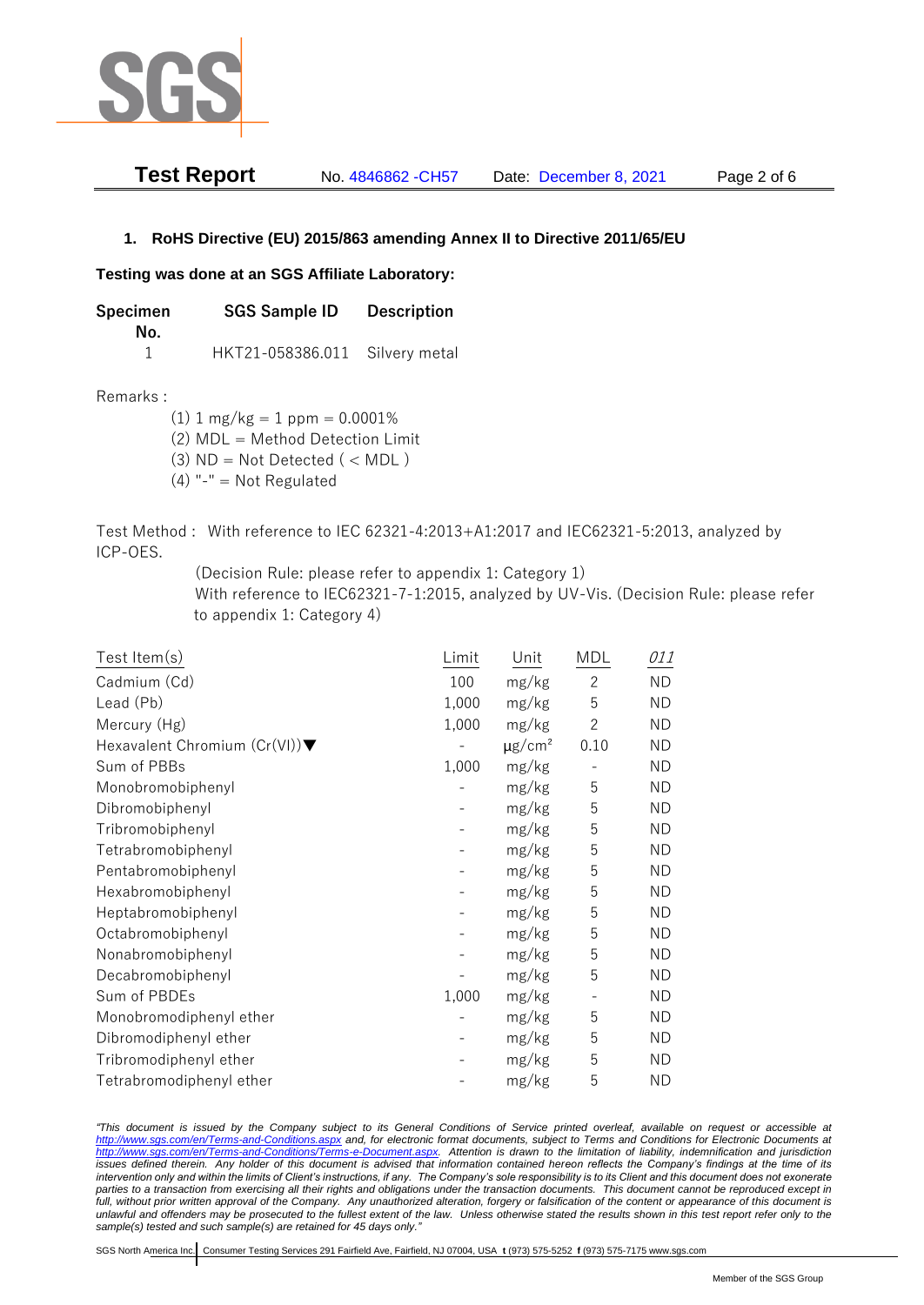

| <b>Test Report</b>       | No. 4846862 - CH57       | Date: December 8, 2021 |            |            | Page 3 of 6 |
|--------------------------|--------------------------|------------------------|------------|------------|-------------|
| Test Item $(s)$          | Limit                    | Unit                   | <b>MDL</b> | <i>011</i> |             |
| Pentabromodiphenyl ether | $\overline{\phantom{0}}$ | mg/kg                  | 5          | <b>ND</b>  |             |
| Hexabromodiphenyl ether  | $\qquad \qquad -$        | mg/kg                  | 5          | ND         |             |
| Heptabromodiphenyl ether | $\qquad \qquad -$        | mg/kg                  | 5          | ND         |             |
| Octabromodiphenyl ether  | -                        | mg/kg                  | 5          | ND         |             |
| Nonabromodiphenyl ether  | $\qquad \qquad -$        | mg/kg                  | 5          | ND         |             |
| Decabromodiphenyl ether  | $\overline{\phantom{a}}$ | mg/kg                  | 5          | ΝD         |             |

Notes :

(1) The maximum permissible limit is quoted from RoHS Directive (EU) 2015/863. IEC 62321 series is equivalent to EN 62321 series

[http://www.cenelec.eu/dyn/www/f?p=104:30:1742232870351101::::FSP\\_ORG\\_ID,FSP\\_LANG\\_](http://www.cenelec.eu/dyn/www/f?p=104:30:1742232870351101::::FSP_ORG_ID,FSP_LANG_ID:1258637,25) [ID:1258637,25](http://www.cenelec.eu/dyn/www/f?p=104:30:1742232870351101::::FSP_ORG_ID,FSP_LANG_ID:1258637,25)

(2)  $\blacktriangledown$  = a. The sample is positive for Cr(VI) if the Cr(VI) concentration is greater than 0.13  $\mu$  g/cm2. The sample coating is considered to contain Cr(VI)

b. The sample is negative for Cr(VI) if Cr(VI) is ND (concentration less than 0.10  $\mu$  g/cm2). The coating is considered a non-Cr(VI) based coating

c. The result between 0.10  $\mu$  g/cm2 and 0.13  $\mu$  g/cm2 is considered to be inconclusive - unavoidable coating variations may influence the determination Information on storage conditions and production date of the tested sample is unavailable and thus Cr(VI) results represent status of the sample at the time of testing.

*"This document is issued by the Company subject to its General Conditions of Service printed overleaf, available on request or accessible at <http://www.sgs.com/en/Terms-and-Conditions.aspx> and, for electronic format documents, subject to Terms and Conditions for Electronic Documents at [http://www.sgs.com/en/Terms-and-Conditions/Terms-e-Document.aspx.](http://www.sgs.com/en/Terms-and-Conditions/Terms-e-Document.aspx) Attention is drawn to the limitation of liability, indemnification and jurisdiction issues defined therein. Any holder of this document is advised that information contained hereon reflects the Company's findings at the time of its intervention only and within the limits of Client's instructions, if any. The Company's sole responsibility is to its Client and this document does not exonerate parties to a transaction from exercising all their rights and obligations under the transaction documents. This document cannot be reproduced except in full, without prior written approval of the Company. Any unauthorized alteration, forgery or falsification of the content or appearance of this document is unlawful and offenders may be prosecuted to the fullest extent of the law. Unless otherwise stated the results shown in this test report refer only to the sample(s) tested and such sample(s) are retained for 45 days only."*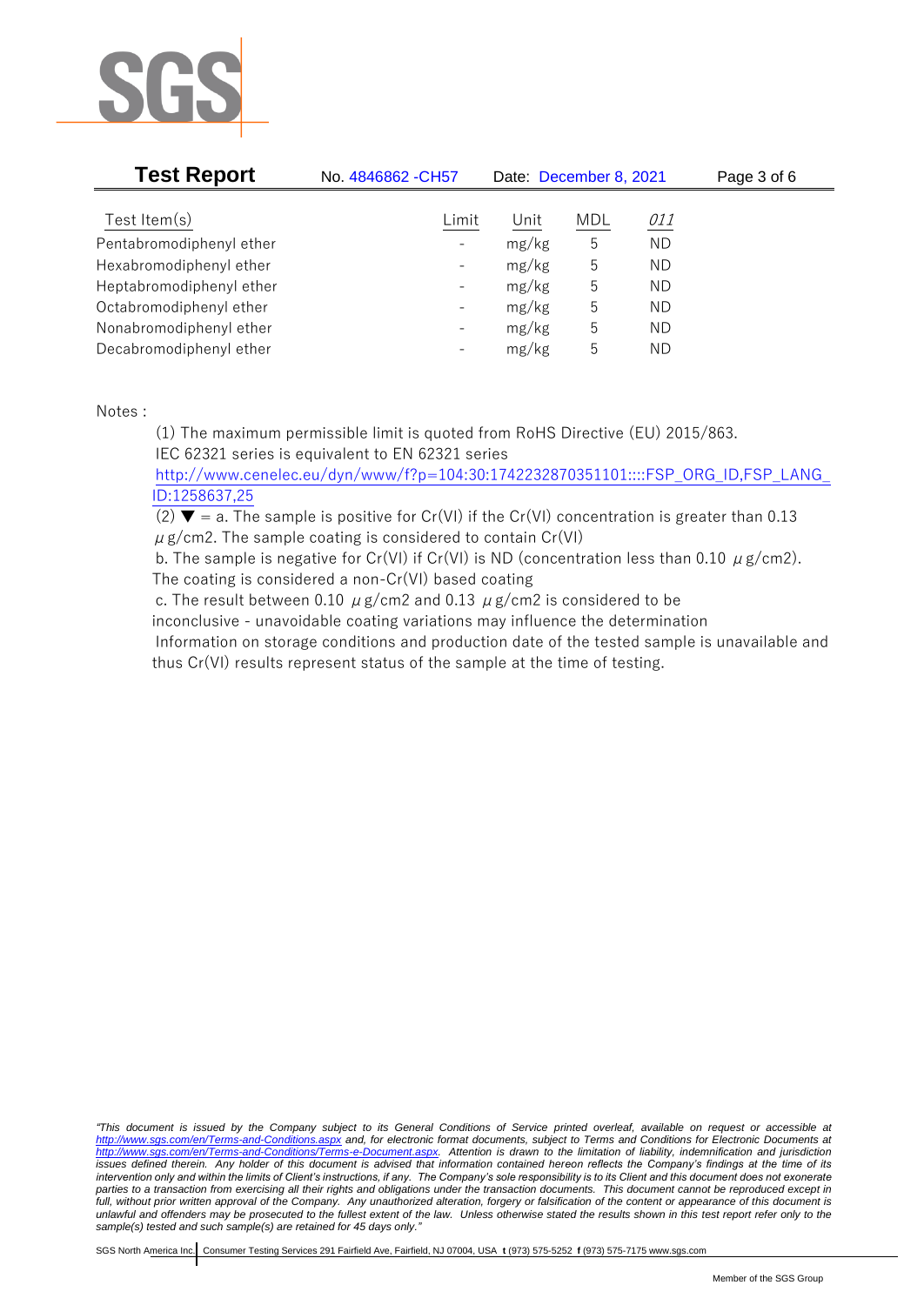

**Test Report** No. 4846862 -CH57 Date: December 8, 2021 Page 4 of 6

## Appendix 1

| Category                | Decision Rule Statement                                                                                                                                                                                                                                                                                                                                                                                                                                                                                                                                                                                                                                                                                                                                                                                                                                                                                                                                                                                                                                                                                                                                                                                                                                                                                                                                                                                                                                                                                            |
|-------------------------|--------------------------------------------------------------------------------------------------------------------------------------------------------------------------------------------------------------------------------------------------------------------------------------------------------------------------------------------------------------------------------------------------------------------------------------------------------------------------------------------------------------------------------------------------------------------------------------------------------------------------------------------------------------------------------------------------------------------------------------------------------------------------------------------------------------------------------------------------------------------------------------------------------------------------------------------------------------------------------------------------------------------------------------------------------------------------------------------------------------------------------------------------------------------------------------------------------------------------------------------------------------------------------------------------------------------------------------------------------------------------------------------------------------------------------------------------------------------------------------------------------------------|
| $\overline{1}$          | The decision rule for conformity reporting is based on the non-binary statement with quard band (is<br>equal to the expanded measurement uncertainty with a 95% coverage probability, w = U95) in<br>ILAC-G8:09/2019 Clause 4.2.3.<br>"Pass - the measured value is within (or below / above) the acceptance limit, where the<br>А.<br>acceptance limit is below / above to the quard band." or "Pass - The measured values were<br>observed in tolerance at the points tested. The specific false accept risk is up to 2.5%.".<br>"Conditional Pass - The measured values were observed in tolerance at the points tested.<br>В.<br>However, a portion of the expanded measurement uncertainty intervals about one or more<br>measured values exceeded / out of tolerance. When the measured result is close to the<br>tolerance, the specific false accept risk is up to 50%.".<br>C.<br>"Conditional Fail - One or more measured values were observed out of tolerance at the<br>points tested. However, a portion of the expanded measurement uncertainty intervals about<br>one or more measured values were in tolerance. When the measured result is close to the<br>tolerance, the specific false reject risk is up to 50%.".<br>"Fail - the measured value is out of (or below / above) the tolerance limit added / subtracted<br>D.<br>to the quard band." or "Fail - One or more measured values were observed out of tolerance<br>at the points tested". The specific false reject risk is up to 2.5%. |
| $\overline{2}$          | The decision rule for conformity reporting is based on BS EN 1811:2011+A1:2015: Reference test<br>method for release of nickel from all post assemblies which are inserted into pierced parts of the<br>human body and articles intended to come into direct and prolonged contact with the skin in<br>Section 9.2 interpretation of results.                                                                                                                                                                                                                                                                                                                                                                                                                                                                                                                                                                                                                                                                                                                                                                                                                                                                                                                                                                                                                                                                                                                                                                      |
| $\overline{3}$          | The decision rule for conformity reporting is based on the general consideration of simple<br>acceptance as stated in ISO/IEC Guide 98-3: "Uncertainty of measurement - Part 3: Guide to the<br>expression of uncertainty in measurement (GUM 1995)", and more specifically for analytical<br>measurements to the EURACHEM/CITAC Guide 2012 "Quantifying Uncertainty in Analytical<br>Measurement *                                                                                                                                                                                                                                                                                                                                                                                                                                                                                                                                                                                                                                                                                                                                                                                                                                                                                                                                                                                                                                                                                                                |
| 4                       | The decision rule for conformity reporting is according to the IEC 62321-7-1 Edition 1.0 2015-09<br>Section 7: Table 1-(comparison to standard and interpretation of result)                                                                                                                                                                                                                                                                                                                                                                                                                                                                                                                                                                                                                                                                                                                                                                                                                                                                                                                                                                                                                                                                                                                                                                                                                                                                                                                                       |
| $\overline{5}$          | The decision rule for conformity reporting is according to the IEC 62321-3-1 Edition 1.0 2013-06<br>Annex A.3 interpretation of result.                                                                                                                                                                                                                                                                                                                                                                                                                                                                                                                                                                                                                                                                                                                                                                                                                                                                                                                                                                                                                                                                                                                                                                                                                                                                                                                                                                            |
| $\overline{6}$          | The decision rule for conformity reporting is according to the GB/T 26125-2011 Annex A to H                                                                                                                                                                                                                                                                                                                                                                                                                                                                                                                                                                                                                                                                                                                                                                                                                                                                                                                                                                                                                                                                                                                                                                                                                                                                                                                                                                                                                        |
| 7                       | The decision rule for conformity reporting is according to the requested specification or standard<br>(ASTM F963-17 section 4.3.5)                                                                                                                                                                                                                                                                                                                                                                                                                                                                                                                                                                                                                                                                                                                                                                                                                                                                                                                                                                                                                                                                                                                                                                                                                                                                                                                                                                                 |
| $\overline{\mathbf{8}}$ | The decision rule for conformity reporting is according to the requested specification or standard<br>(AS/NZS ISO 8124 Part 3 section 4.2)                                                                                                                                                                                                                                                                                                                                                                                                                                                                                                                                                                                                                                                                                                                                                                                                                                                                                                                                                                                                                                                                                                                                                                                                                                                                                                                                                                         |
| Remark                  | If the decision rule is not feasible to be used and the uncertainty of the result is able to be provided.<br>the uncertainty range of the result will be shown in the report. Otherwise, only result will be shown<br>in the report.                                                                                                                                                                                                                                                                                                                                                                                                                                                                                                                                                                                                                                                                                                                                                                                                                                                                                                                                                                                                                                                                                                                                                                                                                                                                               |

*"This document is issued by the Company subject to its General Conditions of Service printed overleaf, available on request or accessible at <http://www.sgs.com/en/Terms-and-Conditions.aspx> and, for electronic format documents, subject to Terms and Conditions for Electronic Documents at [http://www.sgs.com/en/Terms-and-Conditions/Terms-e-Document.aspx.](http://www.sgs.com/en/Terms-and-Conditions/Terms-e-Document.aspx) Attention is drawn to the limitation of liability, indemnification and jurisdiction issues defined therein. Any holder of this document is advised that information contained hereon reflects the Company's findings at the time of its intervention only and within the limits of Client's instructions, if any. The Company's sole responsibility is to its Client and this document does not exonerate parties to a transaction from exercising all their rights and obligations under the transaction documents. This document cannot be reproduced except in full, without prior written approval of the Company. Any unauthorized alteration, forgery or falsification of the content or appearance of this document is unlawful and offenders may be prosecuted to the fullest extent of the law. Unless otherwise stated the results shown in this test report refer only to the sample(s) tested and such sample(s) are retained for 45 days only."*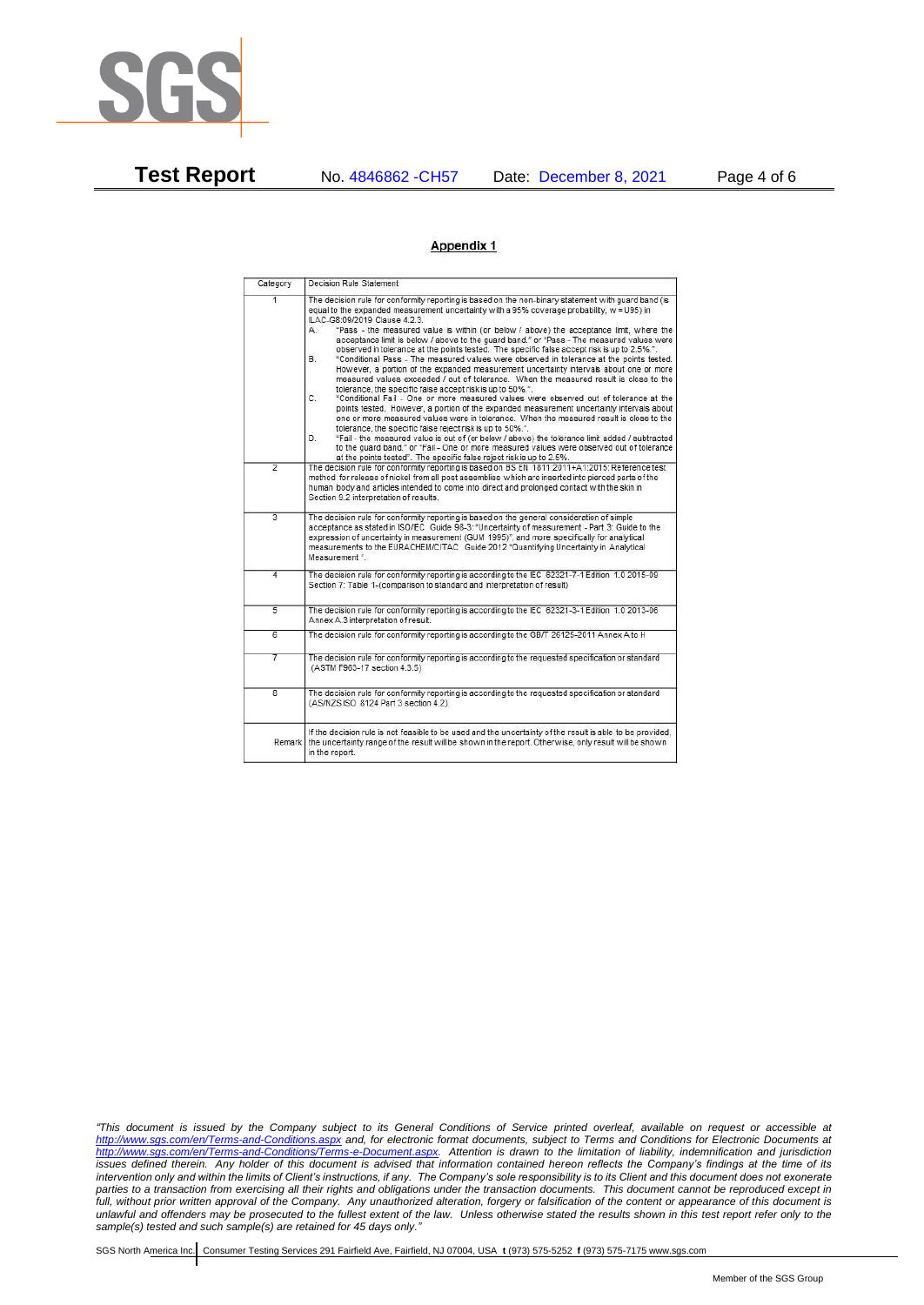



*"This document is issued by the Company subject to its General Conditions of Service printed overleaf, available on request or accessible at <http://www.sgs.com/en/Terms-and-Conditions.aspx> and, for electronic format documents, subject to Terms and Conditions for Electronic Documents at [http://www.sgs.com/en/Terms-and-Conditions/Terms-e-Document.aspx.](http://www.sgs.com/en/Terms-and-Conditions/Terms-e-Document.aspx) Attention is drawn to the limitation of liability, indemnification and jurisdiction issues defined therein. Any holder of this document is advised that information contained hereon reflects the Company's findings at the time of its intervention only and within the limits of Client's instructions, if any. The Company's sole responsibility is to its Client and this document does not exonerate*  parties to a transaction from exercising all their rights and obligations under the transaction documents. This document cannot be reproduced except in *full, without prior written approval of the Company. Any unauthorized alteration, forgery or falsification of the content or appearance of this document is unlawful and offenders may be prosecuted to the fullest extent of the law. Unless otherwise stated the results shown in this test report refer only to the sample(s) tested and such sample(s) are retained for 45 days only."*